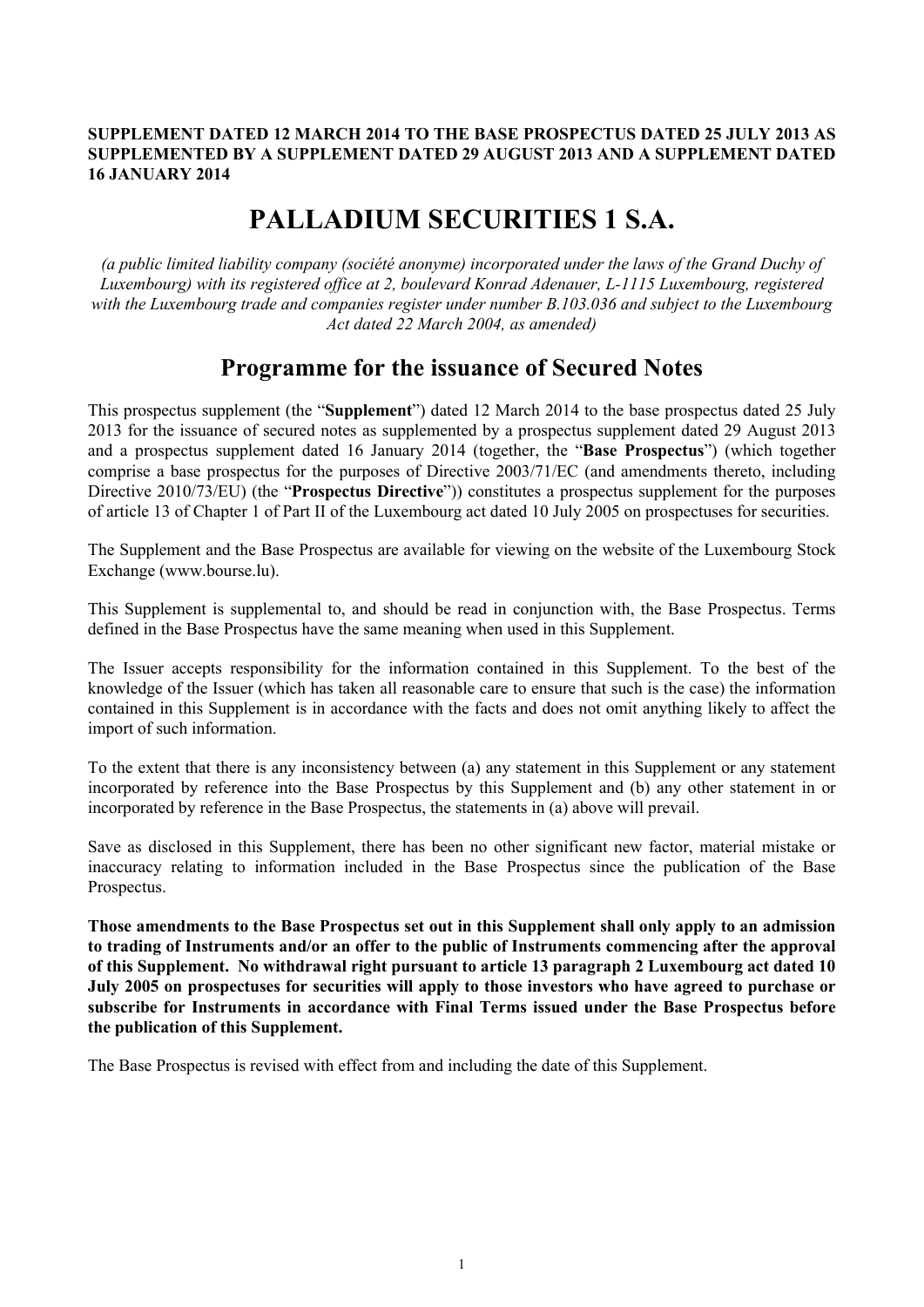## **Table of Contents**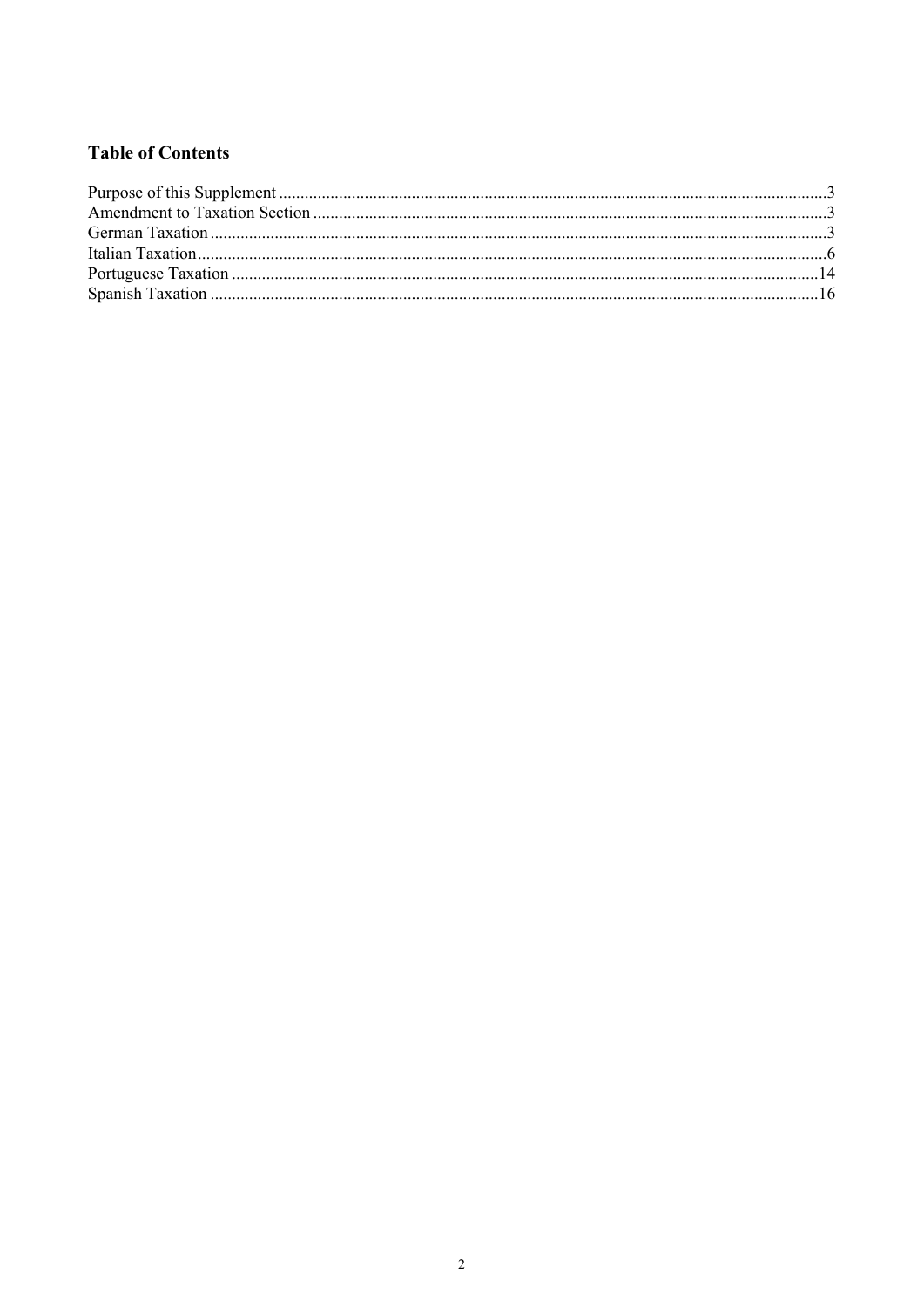## **Purpose of this Supplement**

The purpose of this Supplement is to amend the Taxation section to incorporate revised German, Italian, Portuguese and Spanish sub-sections following changes of law in those jurisdictions and to expand the list of Collateral Obligors disclosed in the Collateral Annex of the Base Prospectus.

## **Amendment to Taxation Section**

## *Amendment to German Taxation*

The sub-section headed "German Taxation" contained in the Taxation section on page 134 shall be deleted in its entirety and replaced with the following:

## **German Taxation**

*The following general summary does not consider all aspects of income taxation in the Federal Republic of Germany ("Germany") that may be relevant to a holder of the Instruments in the light of the holder's particular circumstances and income tax situation. This summary applies to holders of the Instruments, who are solely tax resident in Germany, and it is not intended to be, nor should it be construed to be, legal or tax advice. It is based on German tax laws and regulations, all as currently in effect and all subject to change at any time, possibly with retroactive effect.* 

*Prospective holders are urged to consult their own tax advisers as to the particular tax consequences to them of subscribing, purchasing, holding and disposing of the Instruments, including the application and effect of state, local, foreign and other tax laws and the possible effects of changes in the tax laws of Germany.*

## **Income Taxation**

## *Interest income*

If the Instruments are held as private assets (*Privatvermögen*) by an individual investor whose residence or habitual abode is in Germany, payments of interest under the Instruments are generally taxed as investment income (*Einkünfte aus Kapitalvermögen*) at a 25 per cent. flat tax (*Abgeltungsteuer*) (plus a 5.5 per cent. solidarity surcharge (*Solidaritätszuschlag*) thereon and, if applicable to the individual investor, church tax (*Kirchensteuer*)).

The flat tax is generally collected by way of withholding (see subsequent paragraph – *Withholding tax*) and the tax withheld shall generally satisfy the individual investor's tax liability with respect to the Instruments. If, however, no or not sufficient tax was withheld (e.g., in case there is no Domestic Disbursing Agent, as defined below), the investor will have to include the income received with respect to the Instruments in its annual income tax return. The flat tax will then be collected by way of tax assessment. The investor may also opt for inclusion of investment income in its income tax return if the aggregated amount of tax withheld on investment income during the year exceeded the investor's aggregated flat tax liability on investment income (e.g., because of available losses carried forward or foreign tax credits). If the investor's individual income tax rate which is applicable on all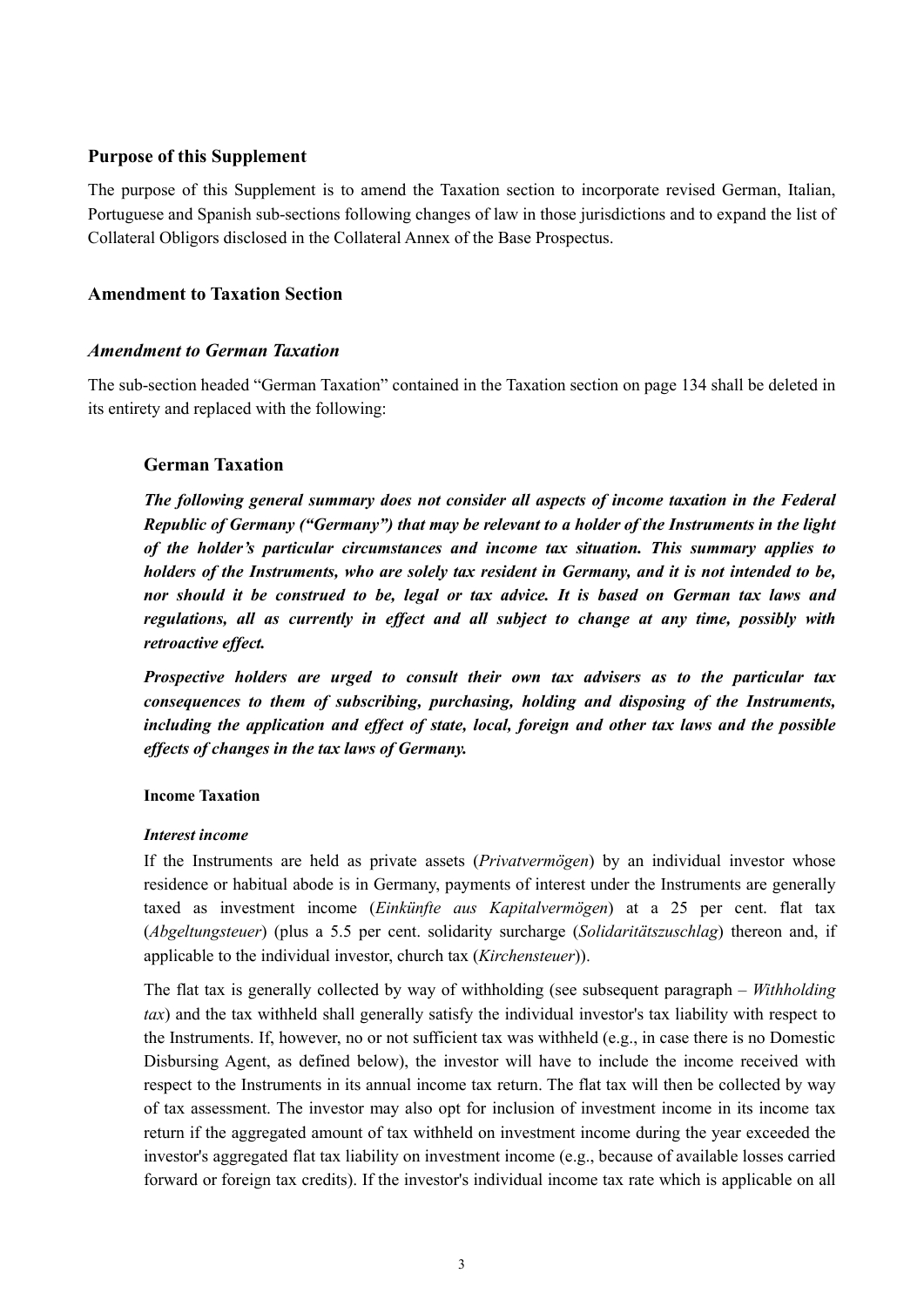taxable income including the investment income is lower than 25 per cent., the investor may opt to be taxed at individual progressive tax rates with respect to its investment income.

Individual investors are entitled to a saver's lump sum tax allowance (*Sparer*-*Pauschbetrag*) for investment income of 801 Euro per year (1,602 Euro for jointly assessed husband and wife). The saver's lump sum tax allowance is also considered for purposes of withholding tax (see subsequent paragraph – *Withholding tax*) if the investor has filed a withholding tax exemption request (*Freistellungsauftrag*) with the respective Domestic Disbursing Agent (as defined below). The deduction of related expenses for tax purposes is not permitted.

If the Instruments are held as business assets (*Betriebsvermögen*) by an individual or corporate investor which is tax resident in Germany (i.e., a corporation with its statutory seat or place of management in Germany), interest income from the Instruments is subject to personal income tax at individual progressive tax rates or corporate income tax (each plus 5.5 per cent. solidarity surcharge thereon and church tax, if applicable) and, in general, trade tax. The effective trade tax rate depends on the applicable trade tax factor (*Gewerbesteuer-Hebesatz*) of the relevant municipality where the business is located. In case of individual investors the trade tax may, however, be partially or fully creditable against the investor's personal income tax liability depending on the applicable trade tax factor and the investor's particular circumstances. The interest income will have to be included in the investor's personal or corporate income tax return. Any German withholding tax (including surcharges) is generally fully creditable against the investor's personal or corporate income tax liability or refundable, as the case may be.

If Luxembourg tax was withheld by the Issuer on interest paid to German investors according to the Luxembourg laws of 21 June 2005 implementing the Council Directive 2003/48/EC of 3 June 2003 on taxation of savings income, the German investor will generally be entitled to a credit or a refund of the tax withheld against its German income tax liability.

#### *Withholding tax on interest*

If the Instruments are kept or administered in a domestic securities deposit account with a German credit or financial services institution (*Kredit- oder Finanzdienstleistungsinstitut*) (or with a German branch of a foreign credit or financial services institution), or with a German securities trading business (*Wertpapierhandelsunternehmen*) or a German securities trading bank (*Wertpapierhandelsbank*) (altogether a "**Domestic Disbursing Agent**") which pays or credits the interest, a 25 per cent. withholding tax, plus a 5.5 per cent. solidarity surcharge thereon, resulting in a total withholding tax charge of 26.375 per cent., is levied on the interest payments. The applicable withholding tax rate is in excess of the aforementioned rate if church tax is collected for the individual investor.

#### *Capital gains from sale or redemption*

Subject to the saver's lump sum tax-allowance for investment income described under the paragraph *Interest income* above, capital gains from the sale or redemption of the Instruments held as private assets are taxed at the 25 per cent. flat tax (plus a 5.5 per cent. solidarity surcharge thereon and, if applicable to the individual investor, church tax). The capital gain is determined as the difference between the proceeds from the sale or redemption of the Instruments and the acquisition costs. Expenses directly and factually related (*unmittelbarer sachlicher Zusammenhang*) to the sale or redemption are taken into account. Otherwise, the deduction of related expenses for tax purposes is not permitted.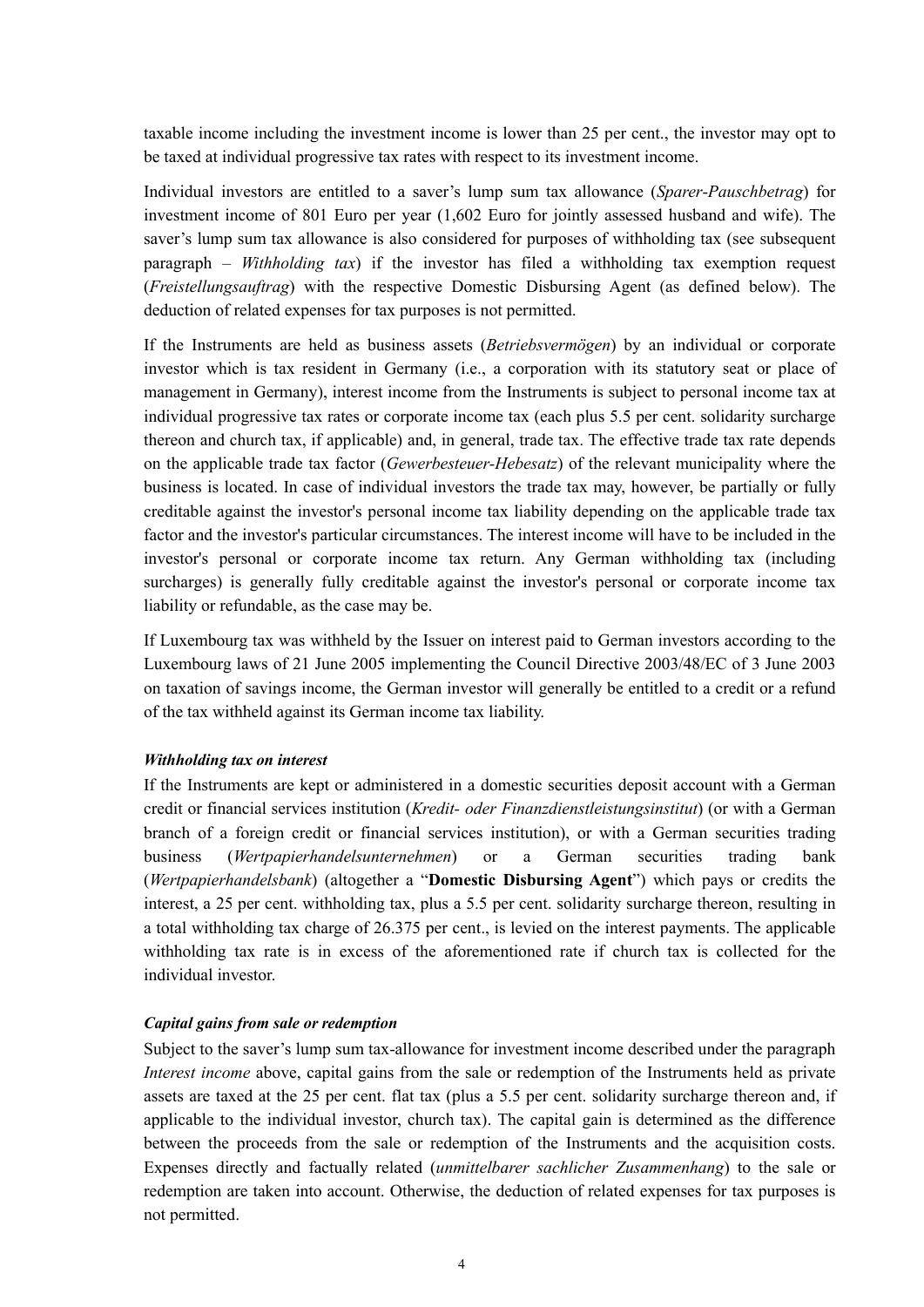Where the Instruments are acquired and/or sold in a currency other than Euro, the acquisition costs will be converted into Euro at the time of acquisition, the sales proceeds will be converted in Euro at the time of sale, and only the difference will then be computed in Euro.

Capital losses from the sales or redemption of the Instruments held as private assets should generally be tax-recognised irrespective of the holding period of the Instruments. However, in case where no (or only *de* minimis) payments are made to the investors on the maturity or redemption date of the Instruments (e.g., due to the limited recourse), any capital losses might not be recognised by the German tax authorities. Any tax-recognised capital losses may not be used to offset other income like employment or business income but may only be offset against investment income. Capital losses not utilised in one annual assessment period may be carried forward into subsequent assessment periods but may not be carried back into preceding assessment periods.

The flat tax is generally collected by way of withholding (see subsequent paragraph – *Withholding tax*) and the tax withheld shall generally satisfy the individual investor's tax liability with respect to the Instruments. With respect to the return filing, investors shall refer to the description under paragraph *Interest income* above.

If the Instruments are held as business assets (*Betriebsvermögen*) by an individual or corporate investor which is tax resident in Germany, capital gains from the Instruments are subject to personal income tax at individual progressive tax rates or corporate income tax (plus 5.5 per cent. solidarity surcharge thereon and church tax, if applicable) and, in general, trade tax. The effective trade tax rate depends on the applicable trade tax factor of the relevant municipality where the business is located. In case of an individual investor the trade tax may, however, be partially or fully creditable against the investor's personal income tax liability depending on the applicable trade tax factor and the investor's particular circumstances. The capital gains will have to be included in the investor's personal or corporate income tax return. Capital losses from the sale or redemption of the Securities should generally be tax-recognised and may generally be offset against other income. It cannot be ruled out that certain Instruments may be classified as derivative transaction (*Termingeschäft*) for tax purposes. In this case, any losses from the Instruments would be subject to a special ring-fencing provision and could only be offset against gains from other derivative transactions. Any German withholding tax (including surcharges) is generally fully creditable against the investor's personal or corporate income tax liability or refundable, as the case may be.

#### *Withholding tax on capital gains*

If the Instruments are kept or administered by a Domestic Disbursing Agent from the time of their acquisition, a 25 per cent. withholding tax, plus a 5.5 per cent. solidarity surcharge thereon, is generally levied on the capital gains, resulting in a total withholding tax charge of 26.375 per cent. If the Instruments were sold or redeemed after being transferred to a securities deposit account with another Domestic Disbursing Agent, the 25 per cent. withholding tax (plus solidarity surcharge thereon) would be levied on 30 per cent. of the proceeds from the sale or the redemption, as the case may be, unless the investor or the previous depositary bank was able and allowed to provide evidence for the investor's actual acquisition costs to the current Domestic Disbursing Agent. The applicable withholding tax rate is in excess of the aforementioned rate if church tax applies to the individual investor.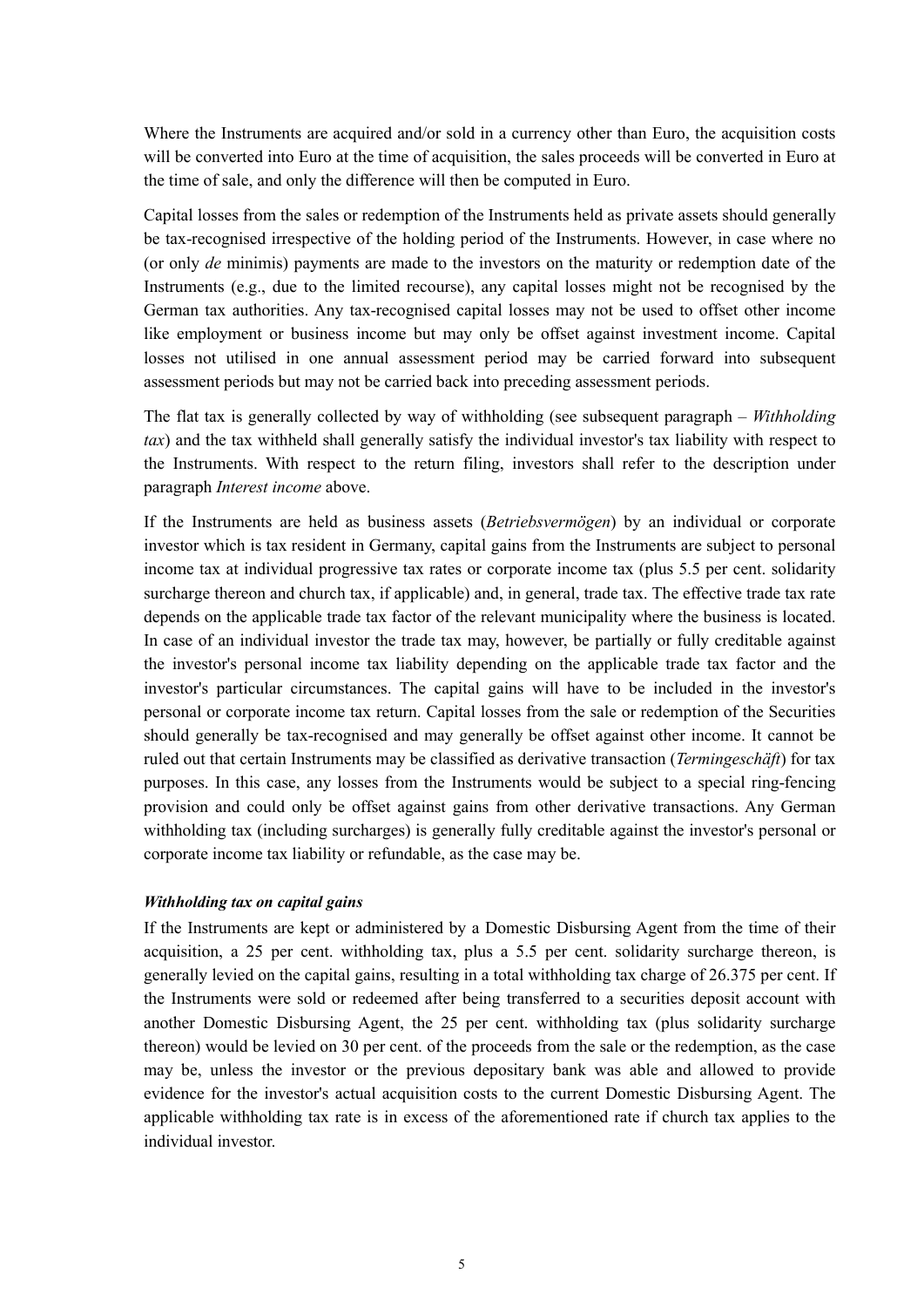No withholding is generally required on capital gains from the disposal or redemption of the Instruments which is derived by German resident corporate investors and upon application by individual investors holding the Instruments as business assets, subject to certain requirements.

## **Inheritance and gift tax**

The transfer of Instruments to another person by way of gift or inheritance may be subject to German gift or inheritance tax, respectively, if *inter alia*

- (i) the testator, the donor, the heir, the donee or any other acquirer had his residence, habitual abode or, in case of a corporation, association of persons (*Personenvereinigung*) or asset pool (*Vermögensmasse*), has its seat or place of management in Germany at the time of the transfer of property,
- (ii) except as provided under (i), the testator's or donor's Instruments belong to business assets attributable to a permanent establishment or a permanent representative in Germany.

Prospective investors are urged to consult with their tax advisor to determine the particular inheritance or gift tax consequences in light of their particular circumstances.

#### **Other taxes**

The purchase, sale or other disposal of Instruments does not give rise to capital transfer tax, value added tax, stamp duties or similar taxes or charges in Germany. However, under certain circumstances entrepreneurs may choose liability to value added tax with regard to the sales of Instruments to other entrepreneurs which would otherwise be tax exempt. Net wealth tax (*Vermögensteuer*) is, at present, not levied in Germany.

## *Amendment to Italian Taxation*

The sub-section headed "Italian Taxation" contained in the Taxation section on page 137 shall be deleted in its entirety and replaced with the following:

## **Italian Taxation**

*The following is a summary of current Italian law and practice relating to the taxation of the Instruments. The statements herein regarding taxation are based on the laws in force in Italy as at the date of this Base Prospectus and are subject to any changes in law occurring after such date, which changes could be made on a retroactive basis. The Issuer will not update this summary to reflect changes in laws and if such a change occurs the information in this summary could become invalid.*

*The following summary does not purport to be a comprehensive description of all the tax considerations which may be relevant to a decision to subscribe for, purchase, own or dispose of the Instruments and does not purport to deal with the tax consequences applicable to all categories of investors, some of which may be subject to special rules.*

*With regard to certain innovative or structured financial instruments there is currently neither case law nor comments of the Italian tax authorities as to the tax treatment of such financial instruments. Accordingly, it cannot be excluded that the Italian tax authorities and courts or Italian intermediaries may adopt a view different from that outlined below.*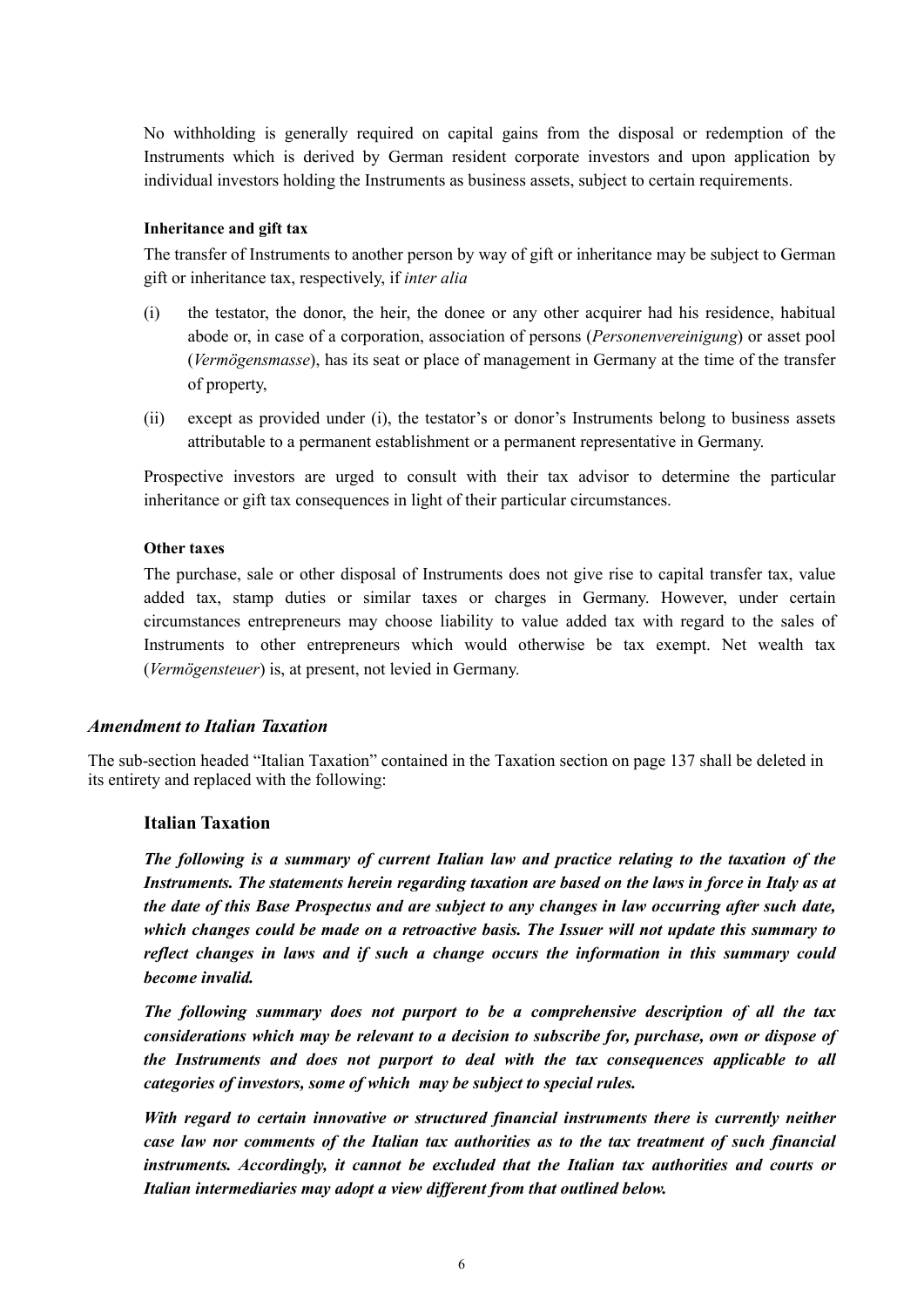*This summary assumes that the Issuer (and, in case of Substitution, the Substitute Company) is not a tax resident nor deemed to be a tax resident of Italy and that it has no permanent establishment within the Italian territory.*

## *Prospective purchasers are advised to consult their own tax advisers concerning the overall tax consequences of their interest in the Instruments.*

#### **Tax Treatment of the Instruments**

#### **(i) Instruments qualified as bonds or debentures similar to bonds**

Legislative Decree No. 239 of 1 April 1996 ("**Decree No. 239**") provides for the applicable regime with respect to the tax treatment of interest, premium and other income (including the difference between the redemption amount and the issue price "**Interest**") from Instruments falling within the category of bonds (*obbligazioni*) or debentures similar to bonds (*titoli similari alle obbligazioni*) issued, *inter alia*, by non-Italian resident issuers. For this purpose, securities similar to bonds are debt instruments implying a "use of capital" issued in mass that incorporate an unconditional obligation to pay, at maturity, an amount not lower than their nominal value and that do not allow a direct or indirect participation in the management of the issuer.

In addition, according to the guidelines provided by the Italian tax authorities in Circular letter of 3 May 2011, no. 53/E, the same regime applies on securities issued by foreign securitisation vehicles in relation to securitisation transactions that – though governed by a foreign law – are fully compliant with Italian law provisions governing securitisation transactions laid down in law of 30 April 1999, No. 130.

## *Italian resident Instrumentholders*

Where the Italian resident Instrumentholder who is the beneficial owner of the Instruments is (i) an individual not engaged in an entrepreneurial activity to which the Instruments are connected (unless he has opted for the application of the *risparmio gestito regime*, see paragraph "Capital gains" below), (ii) a non-commercial partnership, (iii) a non-commercial private or public institution, or (iv) an investor exempt from Italian corporate income taxation, Interest payments relating to the Instruments are subject to a withholding tax, referred to as "*imposta sostitutiva*", levied at the rate of 20 per cent. (either when the interest is paid by the Issuer, or when payment thereof is obtained by the Instrumentholder on a sale of the relevant Instruments). The *imposta sostitutiva* may not be recovered as a deduction from the income tax due.

In case the Instruments are held by an individual or a non-commercial private or public institution engaged in a business activity and are effectively connected with same business activity, the Interest will be subject to the *imposta sostitutiva* and will be included in the relevant income tax return. As a consequence, the interest will be subject to the ordinary income tax and the *imposta sostitutiva* may be recovered as a deduction from the income tax due.

Where an Italian resident Instrumentholder is a company or similar commercial entity or a permanent establishment in Italy of a foreign company to which the Instruments are effectively connected and the Instruments are deposited with an authorised intermediary, Interest from the Instruments will not be subject to *imposta sostitutiva*, but must be included in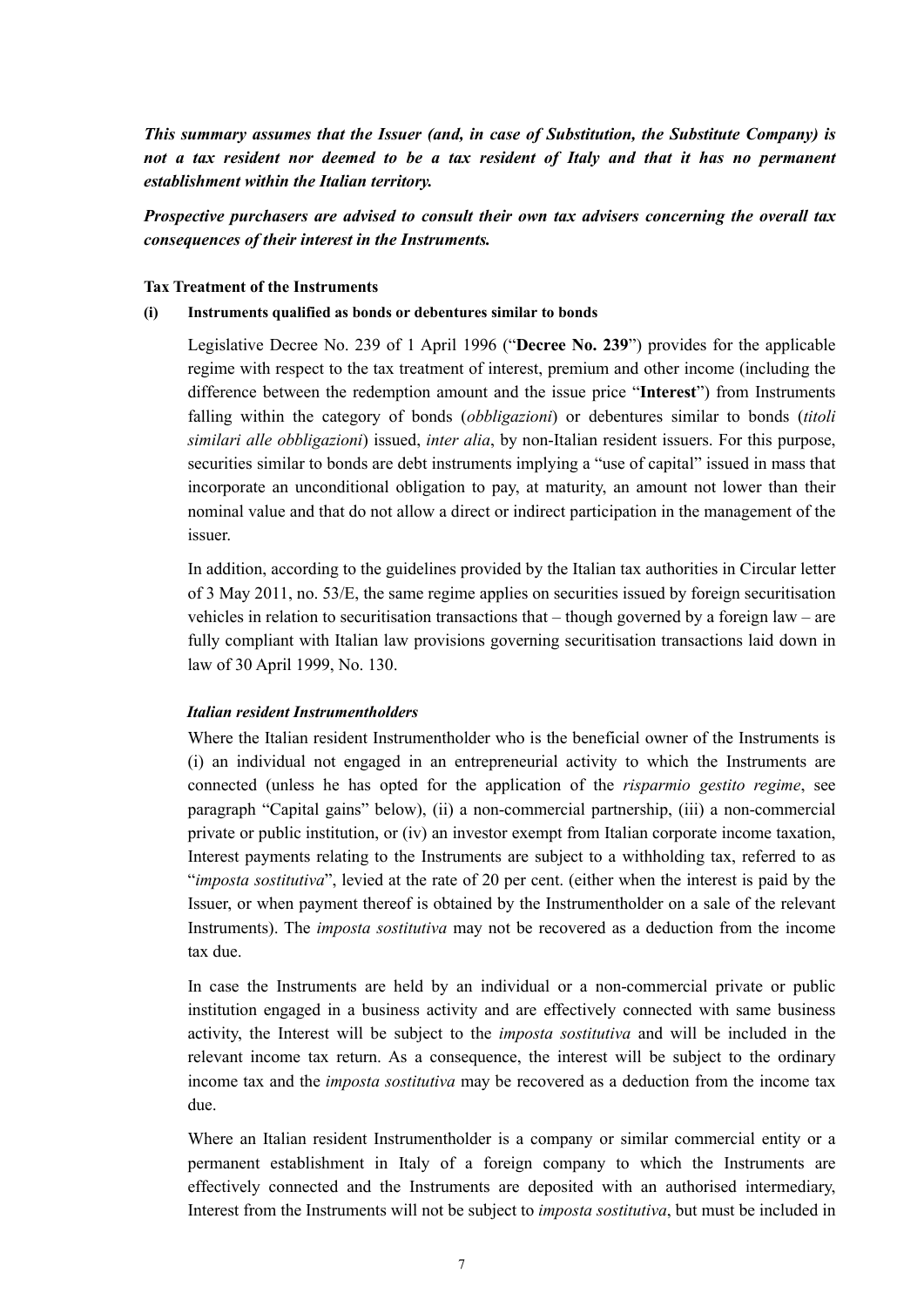the relevant Instrumentholder's income tax return and are therefore subject to general Italian corporate tax (*imposta sul reddito delle società*, "**IRES**") or to personal income taxation (as business income), as the case may be, according to the ordinary rules, (and, in certain circumstances, depending on the "status" of the Instrumentholder, also to the regional tax on productive activities (*imposta regionale sulle attività produttive*, "**IRAP**").

Where the Instrumentholder is an Italian resident real estate investment funds established pursuant to Article 37 of Legislative Decree No. 58 of 24 February 1998 (the "**Real Estate Investment Funds**"), Interest is subject neither to substitute tax nor to any other income tax in the hands of the Fund. A withholding tax may apply in certain circumstances at the rate of up to 20 per cent. on distributions made by Italian Real Estate Funds.

Where the Instrumentholder is an Italian investment funds (which includes *Fondi Comuni d'Investimento*, or SICAV), as well as Luxembourg investment funds regulated by article 11 *bis* of Law Decree No. 512 of 30 September 1983 (collectively, the "**Funds**"), Interest is subject neither to substitute tax nor to any other income tax in the hands of the Fund. A withholding tax may apply in certain circumstances at the rate of up to 20 per cent. on distributions made by the Fund or SICAV.

Where the Instrumentholder is a pension fund (subject to the tax regime set forth by Article 17 of Legislative Decree No. 252 of 05/12/2005, the "**Pension Funds**") Interest but must be included in the Pension Fund's annual net accrued result that is subject to an 11 per cent. substitutive tax.

Pursuant to Decree No. 239, *imposta sostitutiva* is applied by banks, SIMs, fiduciary companies, SGRs, stockbrokers and other entities identified by a decree of the Ministry of Economy and Finance (each an **Intermediary**). An Intermediary must (i) be resident in Italy or be a permanent establishment in Italy of a non-Italian resident financial intermediary and (ii) intervene, in any way, in the collection of interest or in the transfer of the Instruments. For the purpose of the application of the *imposta sostitutiva*, a transfer of Instruments includes any assignment or other act, either with or without consideration, which results in a change of the ownership of the relevant Instruments or in a change of the Intermediary with which the Instruments are deposited.

Where the Instruments are not deposited with an Intermediary, the *imposta sostitutiva* is applied and withheld by any entity paying interest to a Instrumentholder.

### *Non-Italian resident Instrumentholders*

Interest payments relating to Instruments received by non-Italian resident beneficial owners are generally, provided that certain conditions and formalities are met, not subject to tax in Italy.

#### **(ii) Instruments qualified as Atypical securities**

Instruments that (i) are not deemed to be bonds (*obbligazioni*), debentures similar to bonds (*titoli similari alle obbligazioni*), shares (*azioni*), or securities similar to shares (*titoli similari alle azioni*) pursuant to Presidential Decree 22 December 1986 n. 917 ("**TUIR**") and (ii) generate income from the investment of capital (*reddito di capitale*) pursuant article 44 of TUIR would be considered as "atypical" securities pursuant to Article 8 of Law Decree No. 512 of 30 September 1983 converted by Law No. 649 of 25 November 1983. In this event,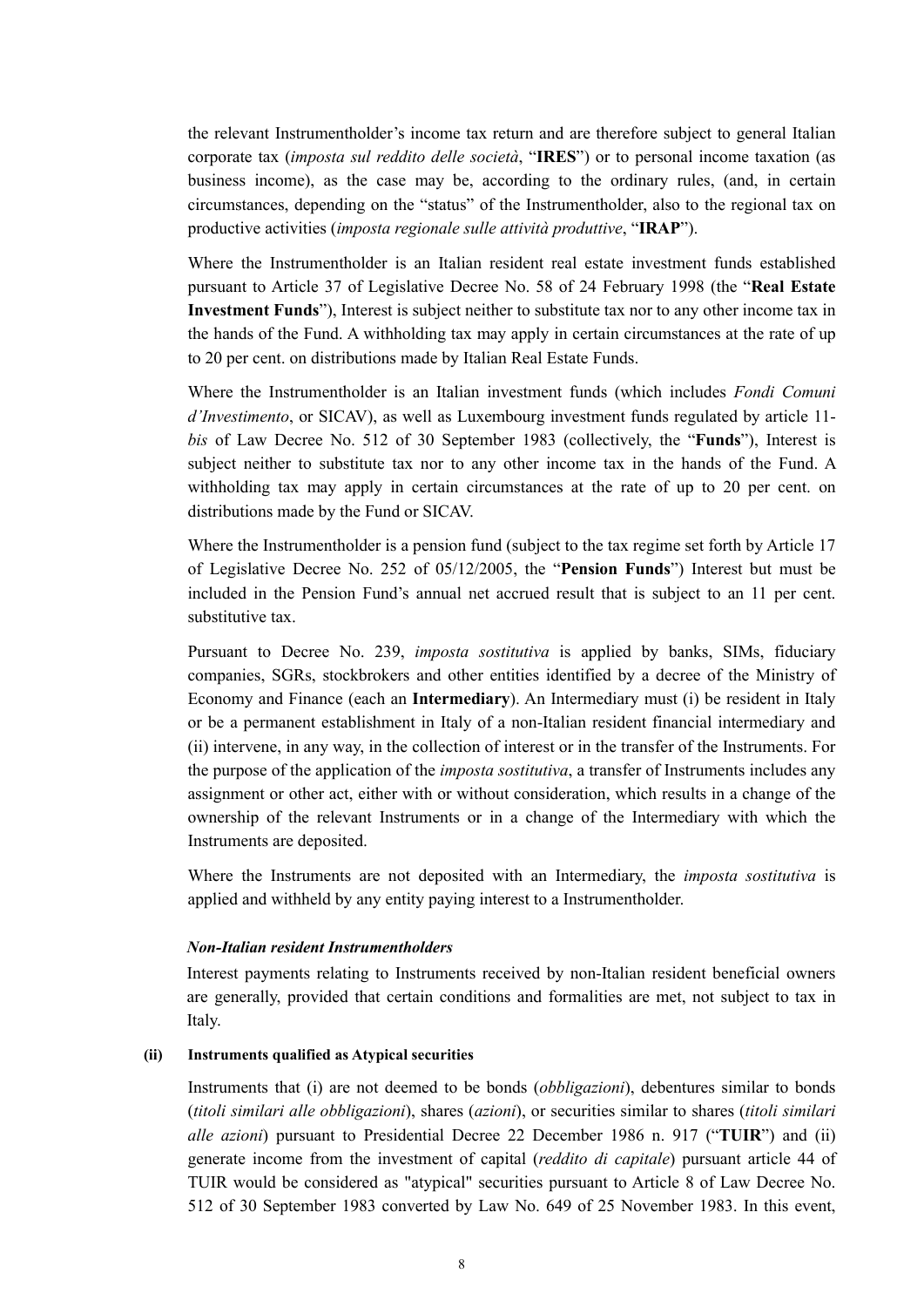payments relating to Instruments may be subject to withholding tax, levied at the rate of 20 per cent., if made to the following Italian resident Instrumentholders: (i) individuals, (ii) noncommercial partnerships; (iii) Real Estate Investment Funds, (iv) Funds, (v) Pension Fund and (vi) entities exempt from Italian corporate income tax. Payments made to Italian resident Instrumentholders which are companies or similar commercial entities (including a permanent establishment in Italy of a foreign entity to which the Instruments are effectively connected) are not subject to the 20 per cent. withholding tax, but will form part of their aggregate income subject to IRES according to ordinary rules. In certain cases, such amounts may also be included in the taxable base for IRAP purposes.

Payments relating to Instruments received by non-Italian resident beneficial owners are generally, provided that certain conditions and formalities are met, not subject to tax in Italy.

This withholding is levied by any entities, resident in Italy, which intervene, in any way, in the collection of payment of the Instruments or in the transfer of the Instruments.

### **(iii) Instruments representing financial instruments non entailing a static "use of capital"**

Based on the principles stated by the Italian tax authorities in resolution No. 72/E of 12 July 2010, income deriving from Instruments representing a securitized derivative financial instrument or a bundle of derivative financial instruments not entailing a static "use of capital" ("*impiego di capitale*"), but rather an indirect investment in underlying financial instruments for the purpose of obtaining a profit deriving from the negotiation of such financial instruments as well as capital gains realised through the sale of the same Instruments should be subject to Italian taxation according to the principles provided under paragraph "Capital gains" below.

## **Capital gains**

Where the Italian resident holder of Instruments who is the beneficial owner of the Instruments is (i) an individual not engaged in an entrepreneurial activity to which the Instruments are connected, (ii) a non-commercial partnership, pursuant to article 5 TUIR (with the exception of general partnership, limited partnership and similar entities) (iii) a non-commercial private or public institution, or (iv) an investor exempt from Italian corporate income taxation, and the Instruments generate capital gains pursuant to article 67 TUIR, capital gains accrued on the sale of the Instruments are subject to a 20 per cent. substitute tax (*imposta sostitutiva*). The recipient who is an Italian resident individual not engaged in an entrepreneurial activity to which the Instruments are connected may opt for three different taxation criteria provided for by article 67 TUIR and Legislative Decree No. 461 of 21 November 1997 ("**Decree No. 461**"), as subsequently amended:

 under the tax declaration regime (*regime della dichiarazione*), which is the standard regime for taxation of capital gains realised by Italian resident individuals not engaged in an entrepreneurial activity to which the Instruments are connected, the *imposta sostitutiva* on capital gains will be chargeable, on a yearly cumulative basis, on all capital gains, net of any offsettable capital loss, realised by the Italian resident individual holding the Instruments not in connection with an entrepreneurial activity pursuant to all sales or redemptions of the Instruments carried out during any given tax year. Italian resident individuals holding the Instruments not in connection with an entrepreneurial activity must indicate the overall capital gains realised in any tax year, net of any relevant incurred capital loss, in the annual tax return and pay *imposta sostitutiva* on such gains together with any balance income tax due for such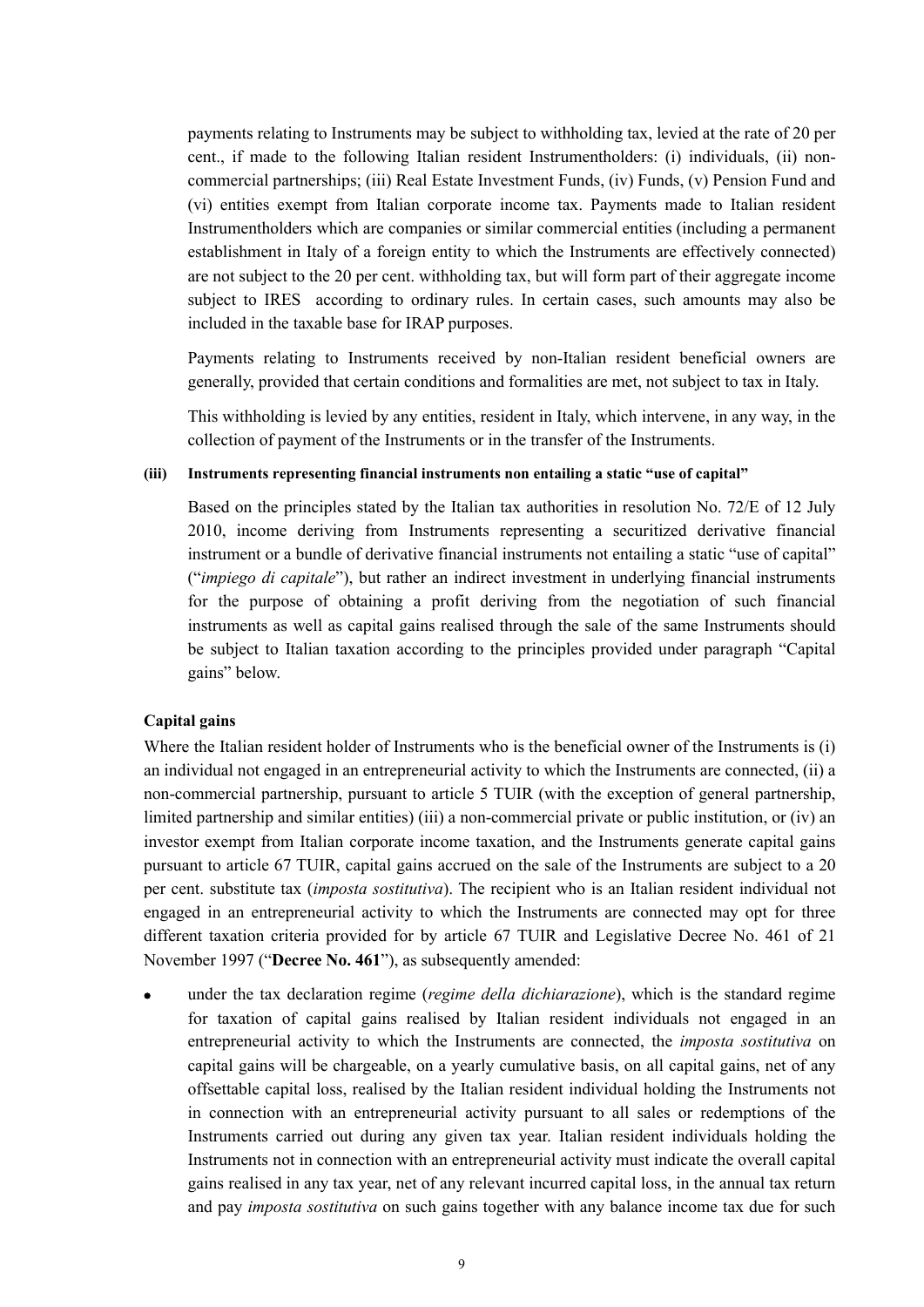year. Capital losses in excess of capital gains may be carried forward against capital gains realised in any of the four succeeding tax years;

- as an alternative to the tax declaration regime, Italian resident individuals holding the Instruments not in connection with an entrepreneurial activity may elect to pay the *imposta sostitutiva* separately on capital gains realised on each sale or redemption of the Instruments (the "*risparmio amministrato*" regime provided for by Article 6 of the Decree No. 461). Such separate taxation of capital gains is allowed subject to (i) the Instruments being deposited with Italian banks, SIMs or certain authorised financial intermediaries and (ii) an express election for the *risparmio amministrato* regime being timely made in writing by the relevant holder of the Instruments. The depository is responsible for accounting the *imposta sostitutiva* in respect of capital gains realised on each sale or redemption of the Instruments (as well as in respect of capital gains realised upon the revocation of its mandate), net of any incurred capital loss, and is required to pay the relevant amount to the Italian tax authorities on behalf of the taxpayer, deducting a corresponding amount from the proceeds to be credited to the holder of Instruments or using funds provided by the holder of Instruments for this purpose. Under the *risparmio amministrato* regime, where a sale or redemption of the Instruments results in a capital loss, such loss may be deducted from capital gains subsequently realised, within the same relationship of deposit, in the same tax year or in the following tax years up to the fourth. Under the *risparmio amministrato* regime, the holder of Instruments is not required to declare the capital gains in the annual tax return;
- any capital gains realised or accrued by Italian resident individuals holding the Instruments not in connection with an entrepreneurial activity who have entrusted the management of their financial assets, including the Instruments, to an authorised intermediary and have opted for the so-called "*risparmio gestito*" regime (provided for by Article 7 of the Decree No. 461) will be included in the computation of the annual increase in value of the managed assets accrued, even if not realised, at year end, subject to a 20 per cent. substitute tax, to be paid by the managing authorised intermediary. Under the *risparmio gestito* regime, any depreciation of the managed assets accrued at year end may be carried forward against increase in value of the managed assets accrued in any of the four succeeding tax years. Under the *risparmio gestito* regime, the holder of Instruments is not required to declare the capital gains realised in the annual tax return.

Where an Italian resident holder of the Instruments who is the beneficial owner of the Instruments is a company or similar commercial entity, or the Italian permanent establishment of a foreign commercial entity to which the Instruments are effectively connected, capital gains arising from the Instruments will not be subject to *imposta sostitutiva*, but must be included in the relevant holder of Instruments' income tax return and are therefore subject to IRES and, in certain circumstances, depending on the "status" of the Instrumentholder, also as a part of the net value of production for IRAP purposes.

Any capital gains realised on the transfer of or redemption of the Instruments by beneficial owners which are Italian Real Estate Funds are not subject to any substitute tax at the fund level nor to any other income tax in the hands of the fund. Italian Real Estate Funds are not subject to any substitute tax at the fund level nor to any other income tax in the hands of the fund, whereas a withholding tax at a rate of up to 20 per cent. will be applied under certain circumstances on income realised by the participants to the fund on distributions or redemption of the fund's units (where the item of income realised by the participants may include the capital gains on the Instruments).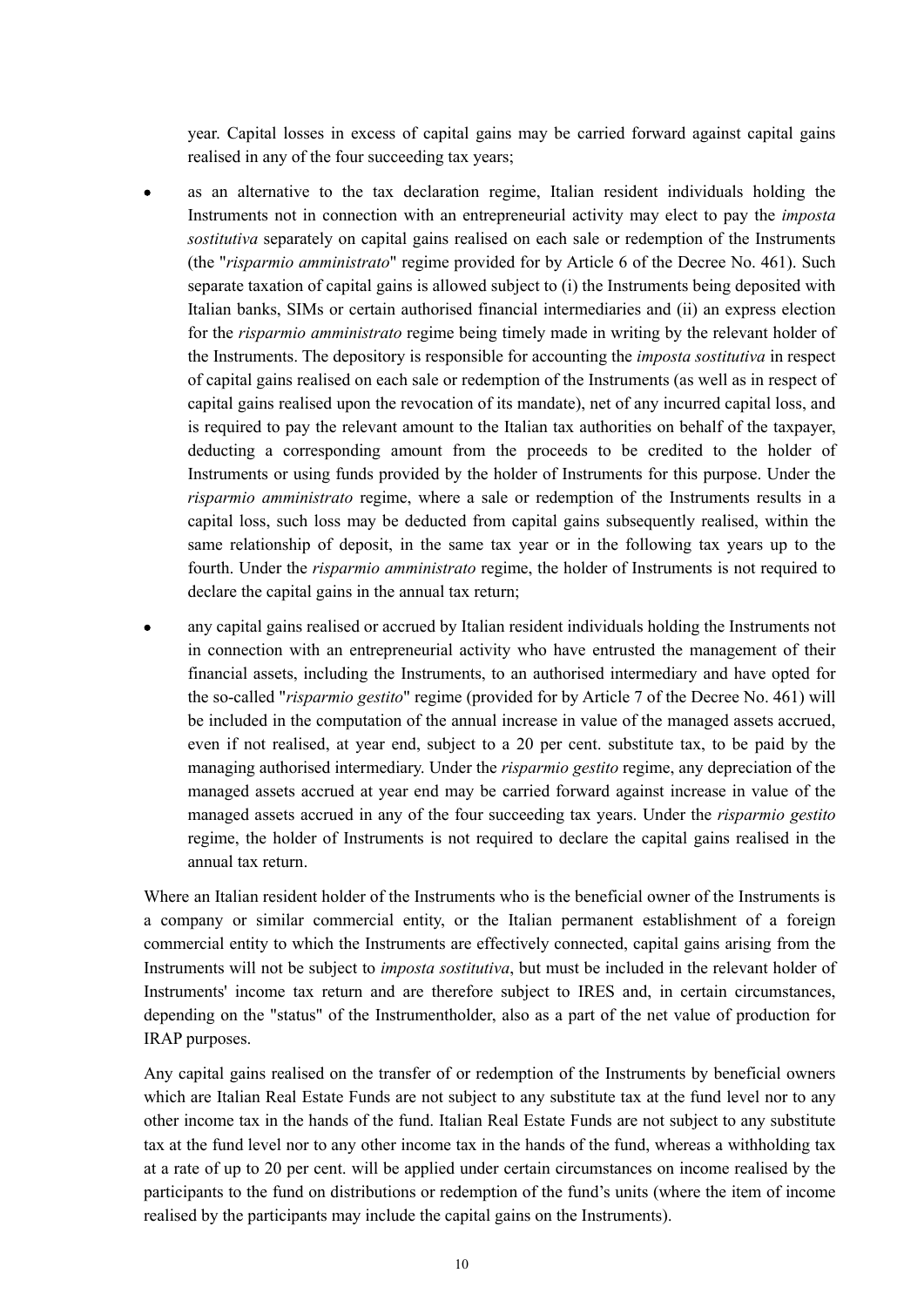Any capital gains realised through the transfer for consideration or redemption of the Instruments by beneficial owners which are Funds or SICAV will not be subject to any withholding or substitute tax applied at source. A withholding tax may apply in certain circumstances at the rate of up to 20 per cent. on distributions or redemptions made by the Fund or SICAV to certain categories of investors.

Any capital gains realised through the transfer for consideration or redemption of the Instruments by beneficial owners which are Pension Funds subject to the regime provided for by Article 17 of Decree 252/2005 are included in the calculation of the management result of the fund, accrued in each year, subject to substitute tax at the rate of 11 per cent..

Any capital gains realised on the transfer for consideration or redemption of the Instruments by non-Italian resident beneficial owners without a permanent establishment in Italy to which the Instruments are effectively connected:

- are not subject to taxation in Italy pursuant to Article 23 TUIR, in case the Instruments are traded in a regulated market. Non-Italian resident beneficial owners may be required to timely produce an appropriate self-declaration stating that they are not resident in Italy for tax purposes, in order to benefit from the exemption from taxation in Italy of capital gains realised on the transfer or the redemption of the Instruments;
- are in principle subject to a 20 per cent. substitute tax on capital gains pursuant to Article 5 of Decree No. 461 in case the Instruments are held in Italy and are not traded in a regulated markets. However, in such case, pursuant to Article 5, paragraph 5 of Decree No. 461, capital gains are exempt from the 20 per cent. substitute tax if realised by (a) non-Italian resident persons, which are resident for tax purposes in a State or territory with which Italy has an adequate exchange of information (b) international bodies and organisations established in accordance with international agreements ratified in Italy; (c) foreign institutional investors, even if they are not taxable persons, set up in a State or territory with which Italy has an adequate exchange of information; and (d) Central Banks and entities also managing official State reserves. In relation to non-Italian resident investors holding the Instruments with an Italian authorized financial intermediary, the exclusion of Italian taxation may be subject to certain procedural formalities.

In case the above exemption does not apply, the provisions of Decree No. 461 do not preclude the application of more favourable provisions laid down in any applicable double tax treaty entered into by Italy.

## **Inheritance and gift taxes**

Pursuant to Law Decree No. 262 of 3 October 2006 ("**Decree No. 262**"), converted into Law No. 286 of 24 November 2006, as subsequently amended, the transfers of any valuable asset (including shares, bonds or other securities) as a result of death or donation are taxed as follows:

- (i) transfers in favour of spouses and direct descendants or direct ancestors are subject to an inheritance and gift tax applied at a rate of 4 per cent. on the total value of the inheritance or the gift exceeding  $\epsilon$  1,000,000 per beneficiary;
- (ii) transfers in favour of relatives to the fourth degree or relatives-in-law to the third degree are subject to an inheritance and gift tax at a rate of 6 per cent. on the entire value of the inheritance or the gift. Transfers in favour of brothers/sisters are subject to the 6 per cent.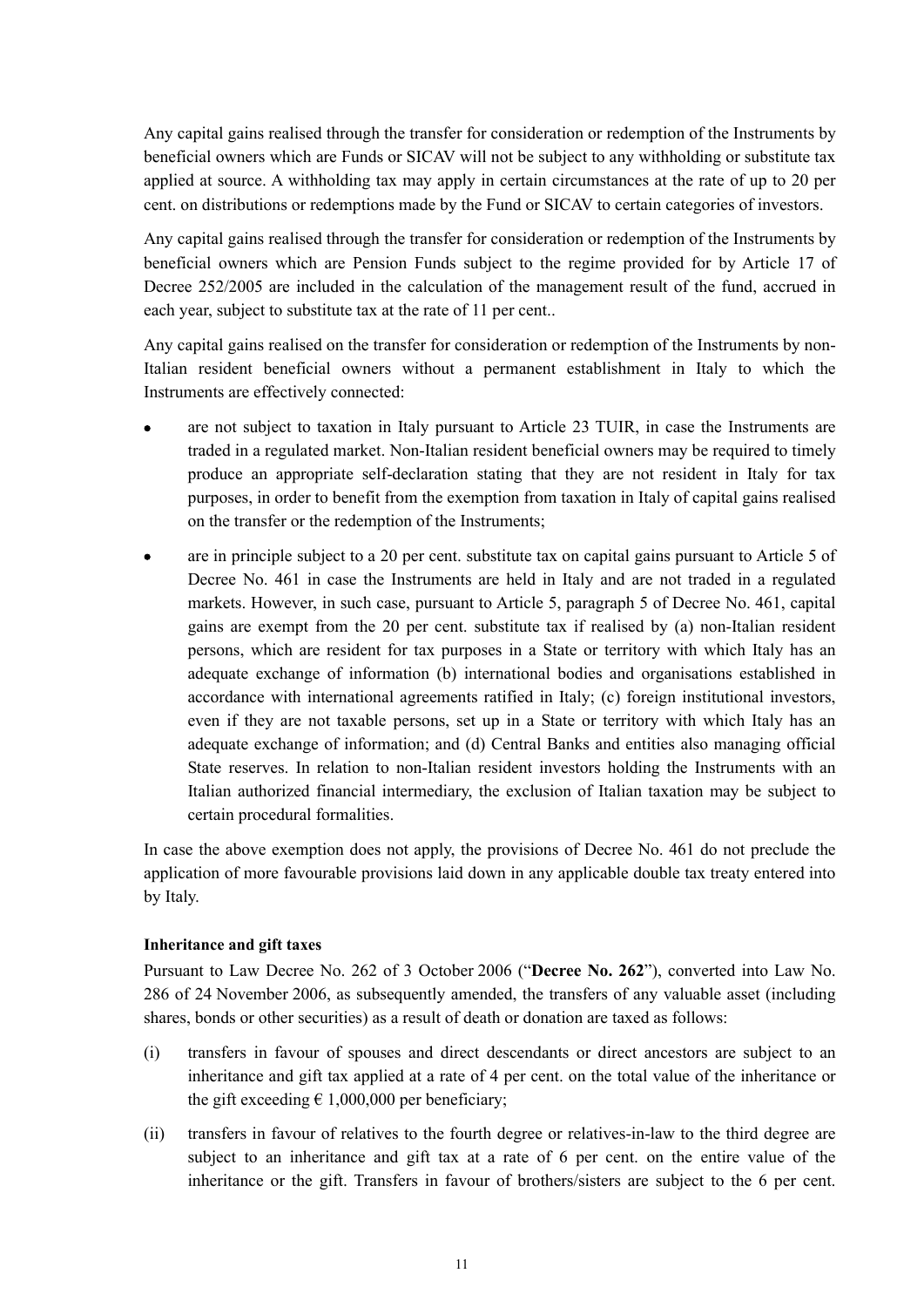inheritance and gift tax on the total value of the inheritance or the gift exceeding  $\epsilon$  100,000 per beneficiary; and

(iii) any other transfer is, in principle, subject to an inheritance and gift tax applied at a rate of 8 per cent. on the entire value of the inheritance or the gift.

If the beneficiary of any such transfer is a disabled individual, whose handicap is recognised pursuant to Law No. 104 of 5 February 1992, the tax is applied only on the value of the assets (including the Instruments) received in excess of  $\epsilon$  1,500,000.00 at the rates illustrated above, depending on the type of relationship existing between the deceased or donor and the beneficiary.

Moreover, an anti-avoidance rule is provided for in case of gift of assets, such as the Instruments, whose sale for consideration would give rise to capital gains to be subject to the *imposta sostitutiva* provided for by Decree No. 461, as subsequently amended. In particular, if the donee sells the Instruments for consideration within five years from their receipt as a gift, the donee is required to pay the relevant *imposta sostitutiva* as if the gift had never taken place.

#### **Transfer Tax**

Article 37 of Law Decree No 248 of 31 December 2007, converted into Law No. 31 of 28 February 2008, published on the Italian Official Gazette No. 51 of 29 February 2008, has abolished the Italian transfer tax, provided for by Royal Decree No. 3278 of 30 December 1923, as amended and supplemented by the Legislative Decree No. 435 of 21 November 1997.

Following the repeal of the Italian transfer tax, as from 31 December 2007 contracts relating to the transfer of securities are subject to the registration tax as follows: (i) public deeds and notarized deeds are subject to fixed registration tax at rate of  $\epsilon$  200.00; (ii) private deeds are subject to registration tax only in case of voluntary registration or if the so called "*caso d'uso*" and "*enunciazione*" occur.

## **Wealth Tax**

According to Article 19(18) of Decree of 6 December 2011, No. 201 ("**Decree No. 201**"), converted with Law of 22 December 2011, No. 214, Italian resident individuals holding certain financial assets – including the Instruments – outside of the Italian territory are required to pay a wealth tax at the rate of 0.2 per cent. The tax applies on the market value at the end of the relevant year or – in the lack of the market value – on the nominal value or redemption value of such financial assets held outside of the Italian territory.

#### **Stamp duty**

Pursuant to Article 19(1) of Decree No. 201, a proportional stamp duty applies on an annual basis to the periodic reporting communications sent by financial intermediaries, carrying out their business activity within the Italian territory, to their clients for the Instruments deposited therewith. The stamp duty applies at the current rate of 0.2 per cent.; this stamp duty is determined on the basis of the market value or — if no market value figure is available — the nominal value or redemption amount of the Instruments held. The stamp duty can be no lower than  $634.20$ . If the client is not an individual, the stamp duty cannot be higher than  $\epsilon$  14,000.00.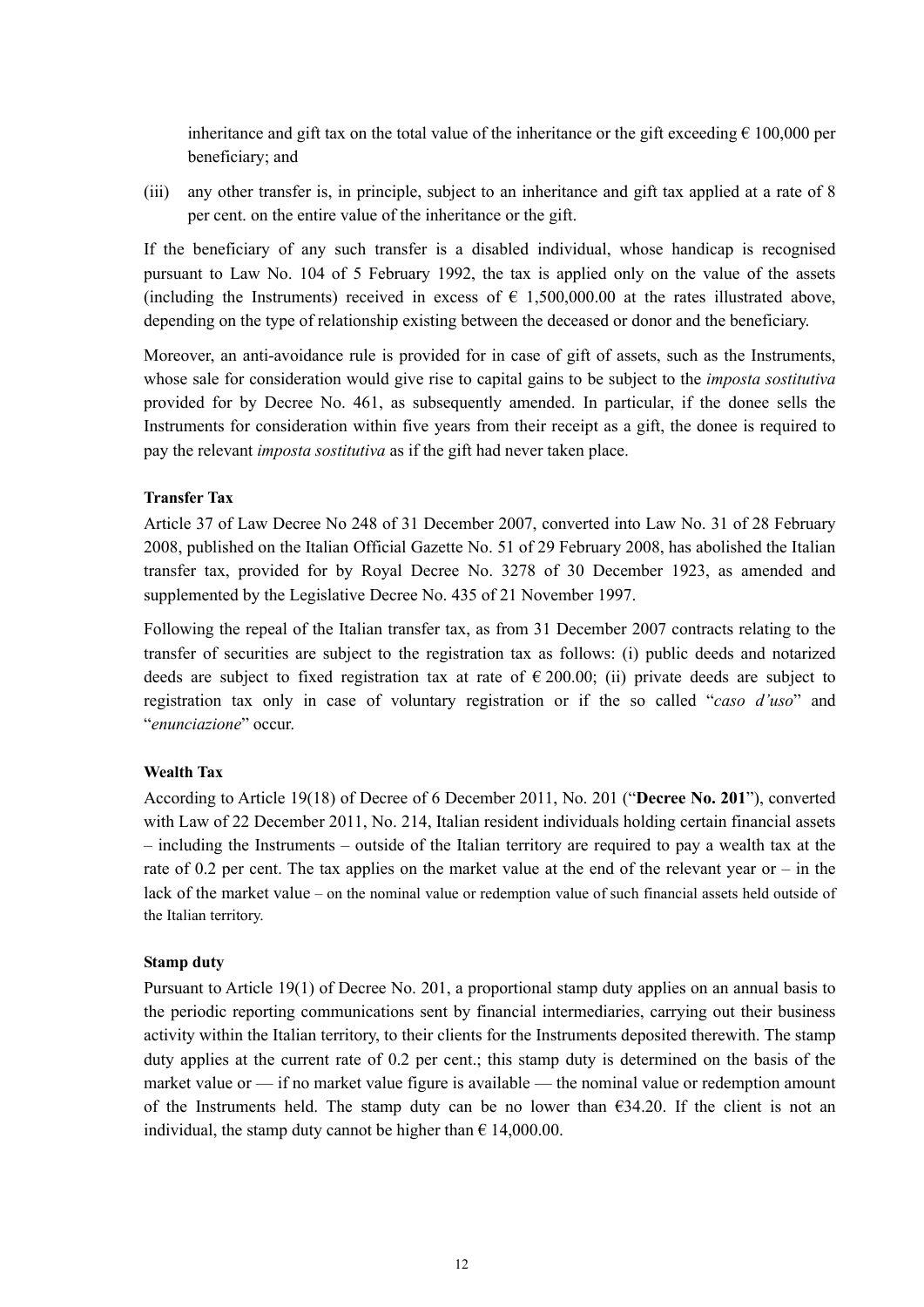#### **Tax Monitoring**

Pursuant to Italian Law Decree No. 167 of 28 June 1990, converted by Law No. 227 of 4 August 1990, as amended ("**Decree 167**"), individuals, non-commercial institutions and non-commercial partnerships resident in Italy who, at the end of the fiscal year, hold investments abroad or have foreign financial assets (including Instruments held abroad and/or Instruments issued by a non-Italian resident Issuer) must, in certain circumstances, disclose the aforesaid and related transfers to, from and occurred abroad, to the Italian tax authorities in their income tax return (or, in case the income tax return is not due, in a proper form that must be filed within the same time prescribed for the income tax return). This obligation does not exist (i) in cases where each of the overall value of the foreign investments or financial assets at the end of the fiscal year, and the overall value of the related transfers to, from and occurred abroad carried out during the relevant fiscal year, does not exceed  $\epsilon$ 10,000, as well as (ii) in case the financial assets are given in administration or management to Italian banks, SIMs, fiduciary companies or other professional intermediaries, indicated in Article 1 of Decree 167, or if one of such intermediaries intervenes, also as a counterpart, in their transfer, provided that income deriving from such financial assets is collected through the intervention of such an intermediary.

Please note that Decree 167 has been amended by Law of 6 August 2013, No. 97 (*Legge Europea* 2013). As of 2014, individuals, non-commercial institutions and non-commercial partnerships resident in Italy, under certain conditions, will be required to report in their yearly income tax return, for tax monitoring purposes, only the amount of investments (including the Instruments) directly or indirectly held abroad during each tax year. Inbound and outbound transfers and other transfers occurring abroad in relation to investments should not be reported in the income tax return.

#### **Italian Financial Transaction Tax**

Law No. 228 of 24 December 2012 (the "**Stability Law**") introduced a fixed levy Italian Financial Transaction Tax ("**FTT**") that applies to all transactions involving equity derivatives which have Italian shares, Italian equity-like instruments or Italian equity-related instruments as their underlying assets. An equity derivative is subject to the FTT if the underlying or reference value consists as to more than 50 per cent., of the market value of Italian shares, Italian equity-like instruments or Italian equity-related instruments. The FTT applies even if the transfer takes place outside Italy and/or any of the parties to the transaction are not resident in Italy.

The FTT on derivative trades also applies to transactions in bonds and debt securities which allow the acquisition or the transfer of the financial instruments referred to above and which do not entail an unconditional obligation to pay, at maturity, an amount not lower than their nominal value.

The amount of tax due depends on the type of derivative instrument and on the contract's value, but is subject to a maximum of Euro 200,00. This FTT is reduced to 1/5 of the relevant amount if the transfer takes place on a regulated market or multilateral trading system.

The FTT must be paid and accounted for to the Italian tax authorities by any intermediary intervening in any way in the execution of such transactions, e.g. banks, fiduciary companies or investment firms licensed to provide investment services on a professional basis to the public in accordance with Article 18 of Italian Legislative Decree No. 58 of 24 February 1998, including non-Italian resident intermediaries. However, the Stability Law provides that such an intermediary is permitted to refrain from executing the relevant transaction until they have received from the relevant person referred to above the amount of FTT due on the transaction. In terms of compliance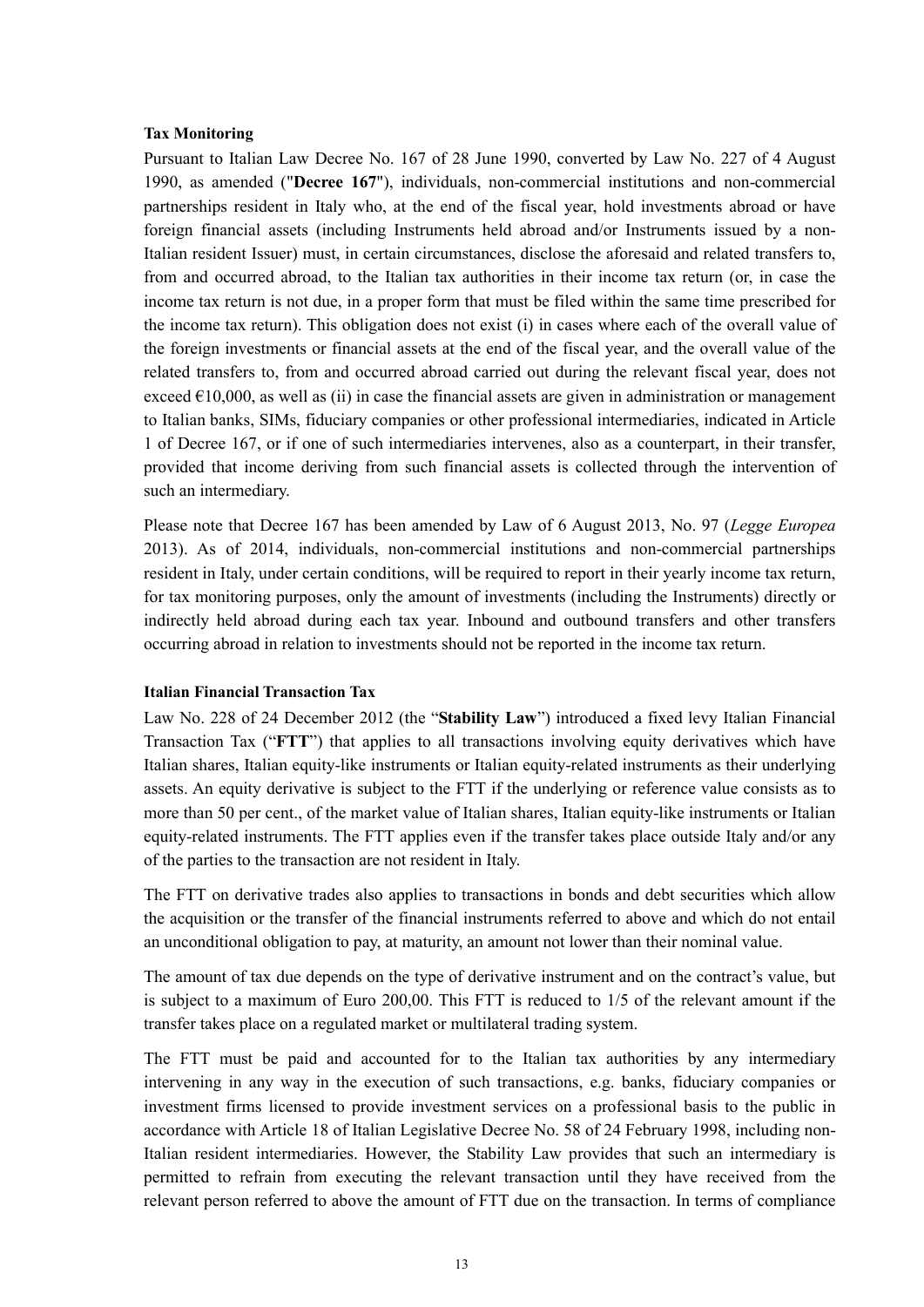with the FTT, non-Italian resident intermediaries may (i) fulfil all the relevant obligations through their Italian permanent establishment, if any; (ii) appoint an Italian withholding agent as a tax representative; or (iii) identify themselves by filing a request with the Italian Tax Administration for an Italian tax code. In the event that several financial intermediaries are involved, the obligation to make payment of the FTT to the Italian tax authorities falls on the party that directly receives the transaction order from the parties. If no intermediary is involved in a transaction, the relevant parties referred to above must pay the FTT due directly to the Italian tax authorities.

Some exemptions may apply.

## *Amendment to Portuguese Taxation*

The sub-section headed "Portuguese Taxation" contained in the Taxation section on page 149 shall be deleted in its entirety and replaced with the following:

#### **Portuguese Taxation**

*The following overview is of a general nature. It does not purport to be a comprehensive description of all of the tax considerations that may be relevant to any particular holder of Instruments, including tax considerations that arise from rules of general application or that are generally assumed to be known to holder of Instruments. It also does not contain in-depth information about all special and exceptional regimes, which may entail tax consequences at variance with those described herewith. Additionally, it does not analyse the tax implications that may indirectly arise from the decision to invest in the Instruments, such as those relating to the tax framework of financing obtained to support such investment or those pertaining to the counterparties of the potential investors, regarding any transaction involving the Instruments. The overview is based on the laws presently in force in Portugal, though it is not intended to be, nor should it be construed to be, legal or tax advice. Prospective investors in the Instruments should therefore consult their own professional advisers as to the effects of state, local or foreign laws, including Portuguese tax law, to which they may be subject.*

## **Portuguese tax resident individuals or individuals with a permanent establishment in Portugal to which income associated with the Instruments is imputable**

#### *Income arising from the ownership of Instruments*

Economic benefits derived from interest, amortisation, reimbursement premiums and other instances of remuneration arising from the Instruments (including, upon a transfer of the Instruments, the interest accrued since the last date on which interest was due), are classified as "investment income" for Portuguese tax purposes.

In case investment income arising from the Instruments is paid by a Portuguese paying agent, acting on behalf of, or contractually obliged by, either the non-resident entity (bound to pay the income) or the Portuguese resident individual (i.e. the recipient), Personal Income Tax (*Imposto sobre o Rendimento das Pessoas Singulares* ("**IRS**")) at a 28 per cent flat rate will be withheld when such income is due to its recipient. In this case, the Portuguese resident individual, unless deriving such income in the capacity of entrepreneur or selfemployed professional, may choose to declare such income in his or her tax return, together with the remaining items of income derived. If such election is made, all income must be declared and subject to IRS at the rate resulting from the application of the relevant progressive tax brackets for the year in question of up to 48 per cent, plus a 3.5 per cent surtax on income exceeding €6.790 and a solidarity tax of up to 5 per cent on income exceeding  $\epsilon$ 250,000 (2.5 per cent on income exceeding  $\epsilon$ 80,000, up to  $\epsilon$ 250,000). The domestic withholding tax suffered will constitute a payment in advance of such final IRS liability. Foreign withholding tax suffered, if any, will be considered as a tax credit against the final IRS liability. If no such election is made, the domestic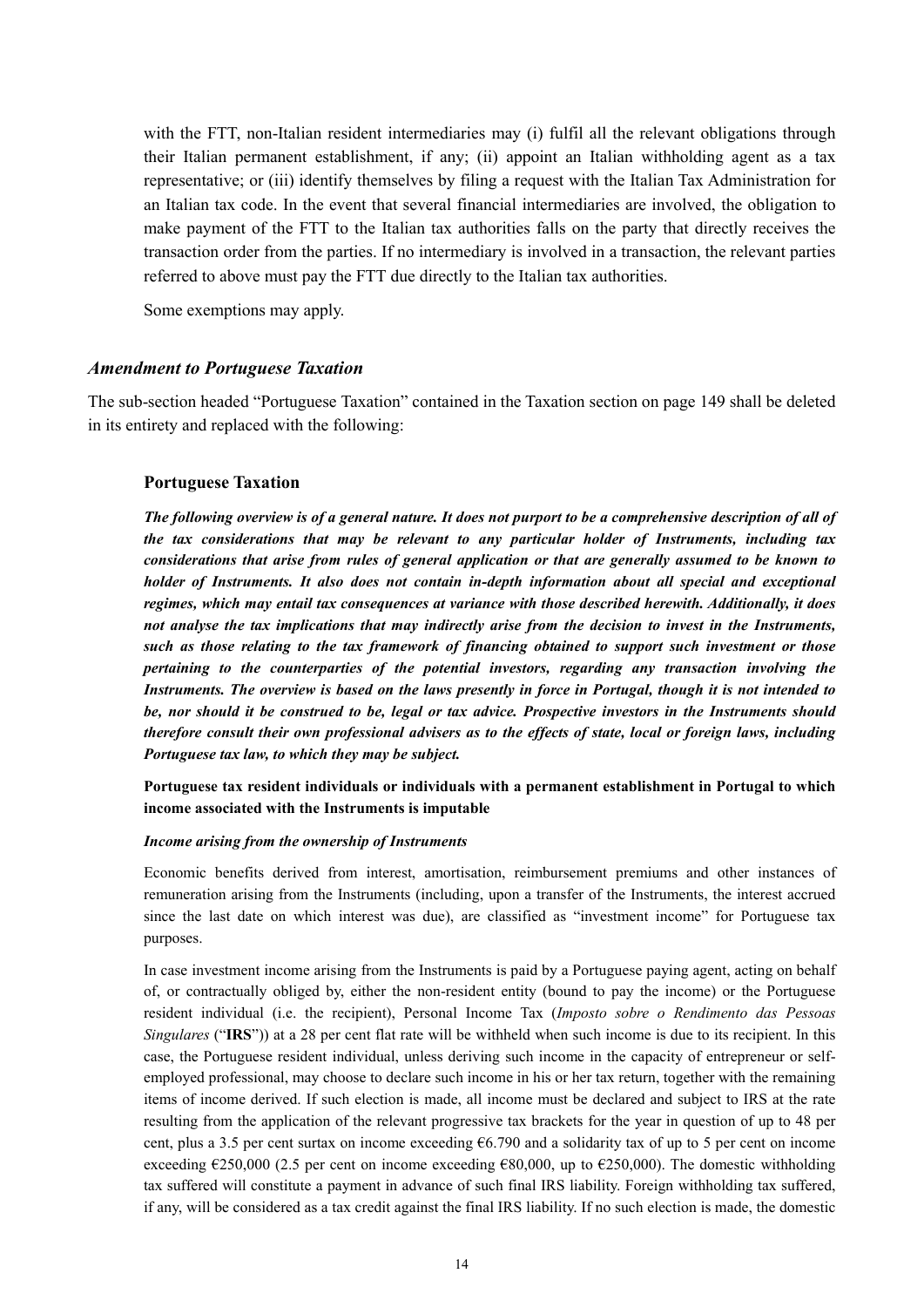28 per cent withholding tax suffered constitutes the final Portuguese liability and the income does not need to be disclosed in the tax return (and therefore no foreign tax credit is granted). In case interest arising from the Instruments is not paid by a Portuguese paying agent, no Portuguese withholding tax is due. A Portuguese resident individual must declare the relevant income in his or her tax return and either subject it to the final flat 28 per cent rate or aggregate it with the remaining elements of income (in which case all income of the same category should be aggregated) and subject the global amount to IRS at the rate resulting from the application of the relevant progressive tax brackets for the year in question of up to 48 per cent, plus a 3.5 per cent surtax on income exceeding €6.790 and a solidarity tax of up to 5 per cent on income exceeding €250,000 (2.5 per cent on income exceeding  $\epsilon$ 80,000, up to  $\epsilon$ 250,000). Only in the latter alternative may any foreign withholding tax suffered be considered as a tax credit against the final IRS liability.

#### *Capital gains and capital losses arising from the disposal of Instruments for consideration*

The annual positive balance between capital gains and capital losses arising from the disposal of Instruments (and other assets indicated in the law) for consideration, deducted of the costs necessary and effectively incurred in such disposal, is taxed at a special 28 per cent IRS rate. Alternatively, the holder of Instruments may opt for the application of the relevant progressive tax brackets to this annual positive balance, together with the remaining items of income obtained during the tax year. In that event, the capital gains shall be liable for tax at the rate resulting from the application of the relevant progressive tax brackets for the year in question of up to 48 per cent, plus a 3.5 per cent surtax on income exceeding €6.790 and a solidarity tax of up to 5 per cent on income exceeding  $\epsilon$  250,000 (2.5 per cent on income exceeding  $\epsilon$ 80,000, up to  $\epsilon$ 250,000). No Portuguese withholding tax is levied on capital gains.

Losses arising from disposals for consideration in favour of counterparties subject to a clearly more favourable tax regime in the country, territory or region where it is a tax resident, listed in the Ministerial Order no. 150/2004 of 13th February, as amended by Ministerial Order no.292/2011, of 8th November, are disregarded for purposes of assessing the positive or negative balance referred to in the previous paragraph.

Where the Portuguese resident individual opts for the application of the relevant progressive tax brackets, any capital losses which were not offset against capital gains in the relevant tax period may be carried forward for 2 years and offset future capital gains.

#### *Gratuitous acquisition of Instruments*

The gratuitous acquisition (per death or in life) of the Instruments by Portuguese tax resident individuals is not liable for Stamp Tax (otherwise due at a 10 per cent rate) since the Issuer is not a Portuguese tax-resident entity. Spouses, ancestors and descendants would nonetheless avail of an exemption from Stamp Tax on such acquisitions.

## **Corporate entities resident for tax purposes in Portugal or with a permanent establishment to which income associated with the Instruments is imputable**

#### *Income arising from the ownership of Instruments*

Investment income arising from the Instruments is liable for Corporate Income Tax (*Imposto sobre o Rendimento das Pessoas Colectivas* ("**IRC**")). IRC is levied on the taxable basis (computed as the taxable profit deducted of eligible tax losses carried forward) at a rate of up to 25 per cent. A municipal surcharge, at variable rates according to the decision of the municipal bodies, up to 1.5 per cent of the taxable profit, may also apply. Moreover, if the taxable basis exceeds 1.500.000 euros a State surtax will be levied, at a rate from 3 to 7 per cent.

Taxpayers globally exempt from IRC include the State and other corporate entities subject to administrative law; corporate entities recognised as having public interest and charities; pension funds; retirement savings funds, education savings funds and retirement and education savings funds; and venture capital funds, provided that, with respect to all the above funds, they are organised and operate in accordance with Portuguese law. If organised and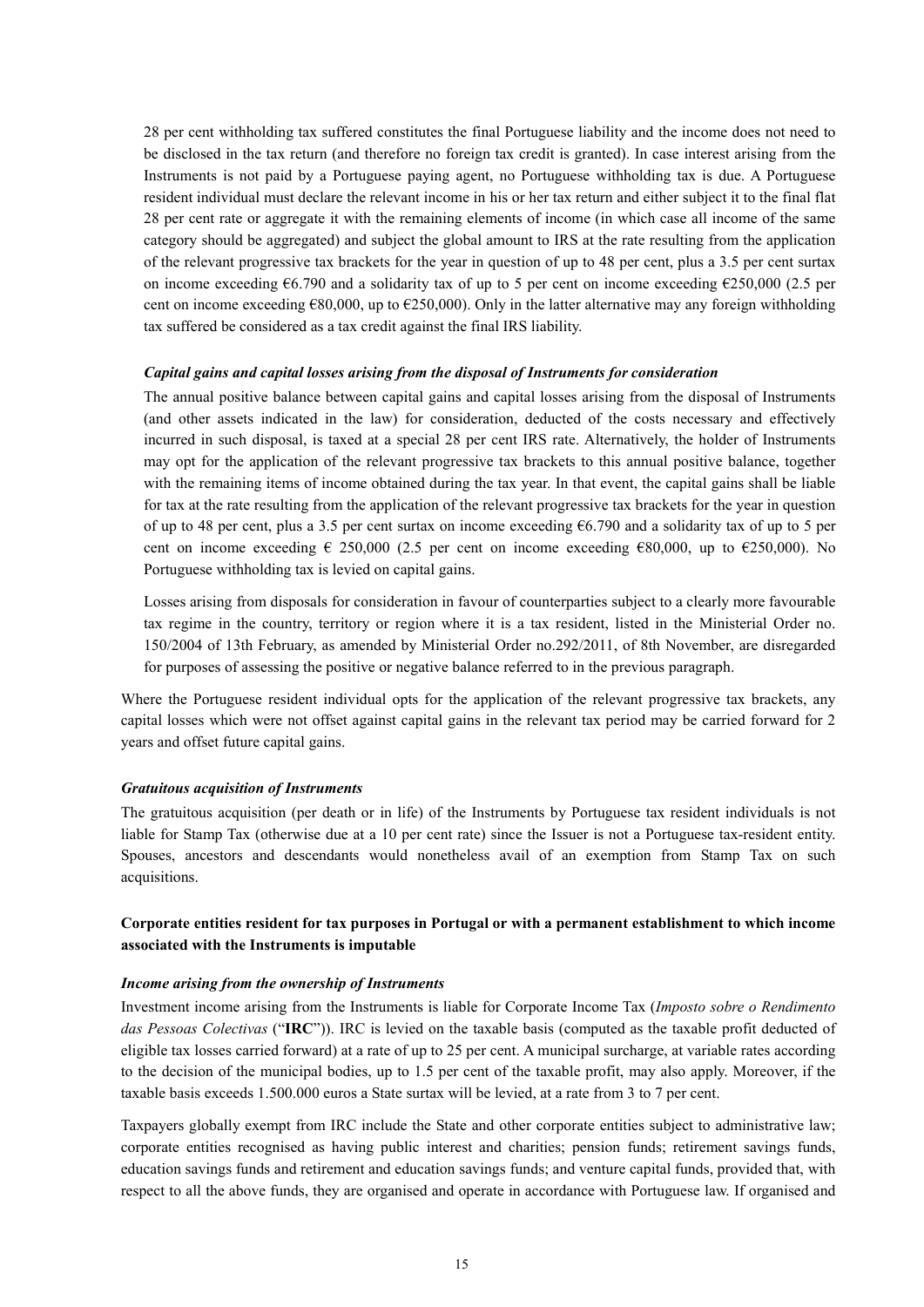operating in accordance with the domestic law of a European Union or a European Economic Area Member State some of such funds may still be entitled to a similar tax regime in case certain conditions are met.

#### *Capital gains and capital losses arising from the disposal of Instruments for consideration*

Capital gains and capital losses are taken into consideration for purposes of computing the taxable profit for IRC purposes. IRC is levied on the taxable basis (computed as the taxable profit deducted of eligible tax losses carried forward) at a rate of up to 25 per cent. A municipal surcharge, at variable rates according to the decision of the municipal bodies, up to 1.5 per cent of the taxable profit, may also apply. Moreover, if the taxable basis exceeds 1.500.000 euros a State surtax will be levied, at a rate from 3 to 7 per cent.

#### *Gratuitous acquisition of Instruments*

The positive net variation in worth, not reflected in the profit and loss account of the financial year, arising from the gratuitous transfer of Instruments to Portuguese tax resident corporate entities liable for IRC, even if exempt therefrom, or to permanent establishments to which it is imputable, is taken into consideration for purposes of computing the taxable profit for IRC purposes.

IRC is levied on the taxable basis (computed as the taxable profit deducted of eligible tax losses carried forward) at a rate of up to 25 per cent. A municipal surcharge, at variable rates according to the decision of the municipal bodies, up to 1.5 per cent of the taxable profit, may also apply. Moreover, if the taxable basis exceeds 1.500.000 euros a State surtax will be levied, at a rate from 3 to 7 per cent.

#### *Amendment to Spanish Taxation*

The sub-section headed "Spanish Taxation" contained in the Taxation section on page 151 shall be deleted in its entirety and replaced with the following:

#### **Spanish Taxation**

*The following general summary does not consider all aspects of income taxation in Spain that may be relevant to a holder of the Instruments in the light of the holder's particular circumstances and income tax situation. This summary applies to holders of the Instruments, who are solely tax resident in Spain, and it is not intended to be, nor should it be construed to be, legal or tax advice. It is based on Spanish tax laws and regulations, all as currently in effect and all subject to change at any time, possibly with retroactive effect.* 

*Prospective holders are urged to consult their own tax advisers as to the particular tax consequences to them of subscribing, purchasing, holding and disposing of the Instruments, including the application and effect of state, local, foreign and other tax laws and the possible effects of changes in the tax laws of Spain.*

#### **Spanish resident individuals**

#### *Personal Income Tax ("Impuesto sobre la Renta de las Personas Físicas") ("PIT")*

In principle, any income obtained by Spanish resident individuals under the Instruments, whether in the form of interest or as per the transfer or redemption of the Instruments, will be regarded as capital-sourced income (i.e. financial income) subject to PIT. This income will form part of the relevant Spanish holder savings taxable base and taxed at a flat rate of 21 per cent. for the first EUR 6,000, 25 per cent. between EUR 6,001 and EUR 24,000 and 27 per cent. for any amount in excess of EUR 24,000.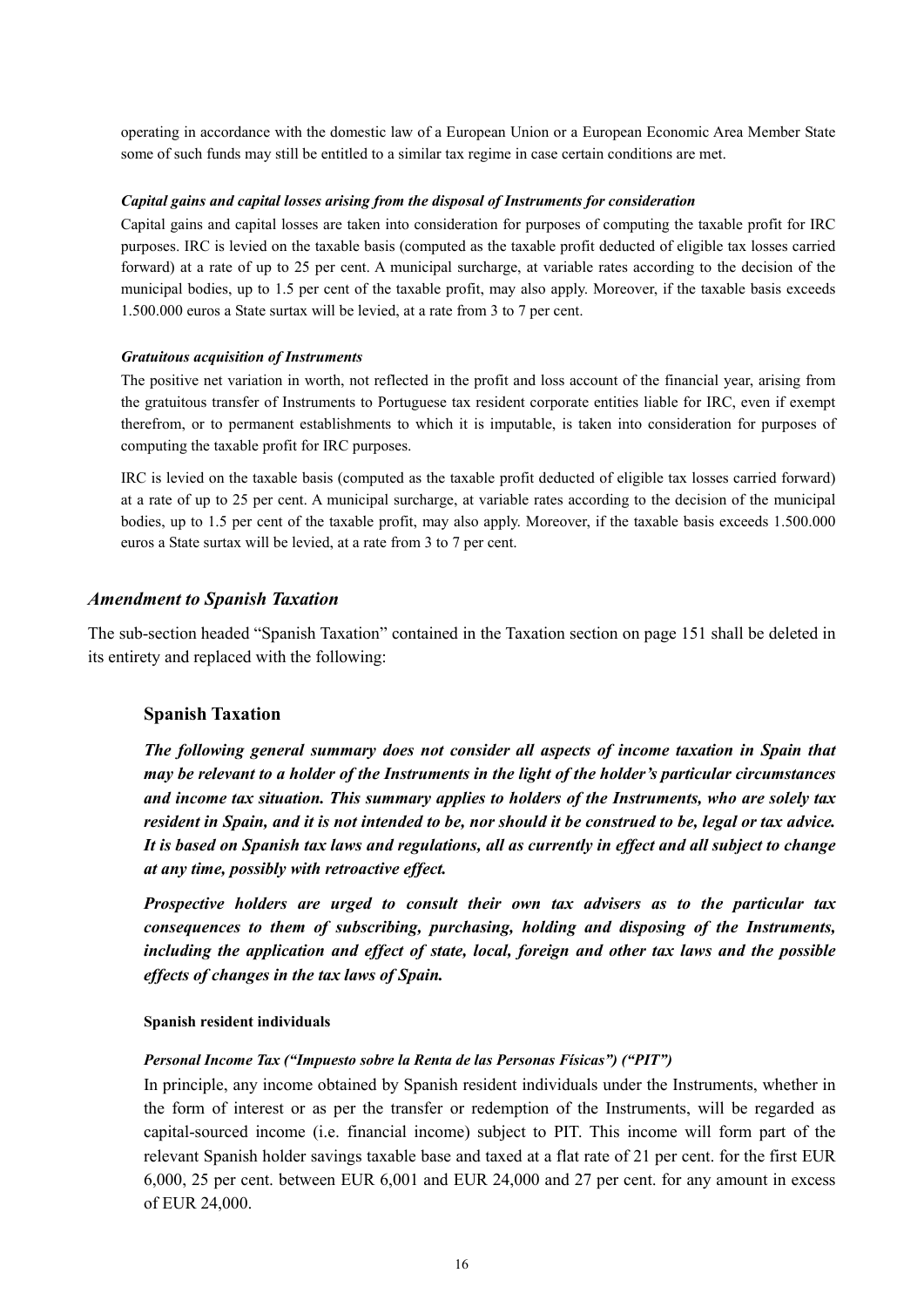The withholding tax regime will be as follows:

- (i) Interest paid to holders who are Spanish resident individuals will be subject to Spanish withholding tax at 21% to be deducted by the depositary entity of the Instruments or the entity in charge of collecting the income derived thereunder, provided such entities are resident for tax purposes in Spain or have a permanent establishment in the Spanish territory.
- (ii) Income obtained upon transfer of the Instruments will be subject to Spanish withholding tax at 21% to be deducted by the financial entity acting on behalf of the seller, provided such entity is resident for tax purposes in Spain or has a permanent establishment in the Spanish territory.
- (iii) Income obtained upon redemption of the Instruments will be subject to Spanish withholding tax at 21% to be deducted by the financial entity appointed by the Issuer (if any) for redemption of the Instruments, provided such entity is resident for tax purposes in Spain or has a permanent establishment in the Spanish territory.

#### *Wealth Tax ("Impuesto sobre el Patrimonio")*

Spanish resident individuals are subject to the Spanish Wealth Tax on all their assets (such as the Instruments) in tax year 2014. According to Wealth Tax regulations as amended by Royal Decree-Law 13/2011 (subject to any exceptions provided under relevant legislation in an autonomous region (*Comunidad Autónoma*)), the net worth of any individuals with tax residency in Spain up to the amount of EUR 700,000 is not subject to Wealth Tax in respect of tax year 2014. Therefore, they should take into account the value of the Instruments which they hold as at 31 December 2014, the applicable marginal rates ranging between 0.2 per cent. and 2.5 per cent. Wealth Tax is currently scheduled to be removed from 01 January 2015.

#### *Inheritance and Gift Tax ("Impuesto sobre Sucesiones y Donaciones")*

Individuals resident in Spain for tax purposes who acquire instruments by inheritance or gift will be subject to the Spanish Inheritance and Gift Tax ("**IGT**") in accordance with the IGT Law ("**LIGT**"), without prejudice to the specific legislation applicable in each Autonomous Region. The effective tax rate, after applying all relevant factors, ranges from 7.65 per cent. to 81.6 per cent. Some tax benefits could reduce the effective tax rate.

## **Spanish resident corporates**

## *Corporate Income Tax ("Impuesto sobre Sociedades") ("CIT")*

Any income derived by Spanish companies under the Instruments will be included in their CIT taxable income in accordance with applicable CIT legislation. The general CIT rate is of 30% (although other rates may be applicable to certain investors).

Where a financial institution (either resident in Spain or acting through a permanent establishment in Spain) acts as depositary of the Instruments or acts as manager on the collection of any income under the Instruments such financial institution will be responsible for making the relevant withholding on account of Spanish tax on any income deriving from the Instruments.

The current withholding tax in Spain is 21 per cent. Amounts withheld in Spain, if any, can be credited against the final CIT liability corresponding to the corporate taxpayer.

Non-residents acting in Spain through a permanent establishment in relation to the Instruments will be taxed in equivalent terms to Spanish corporates, as described above.